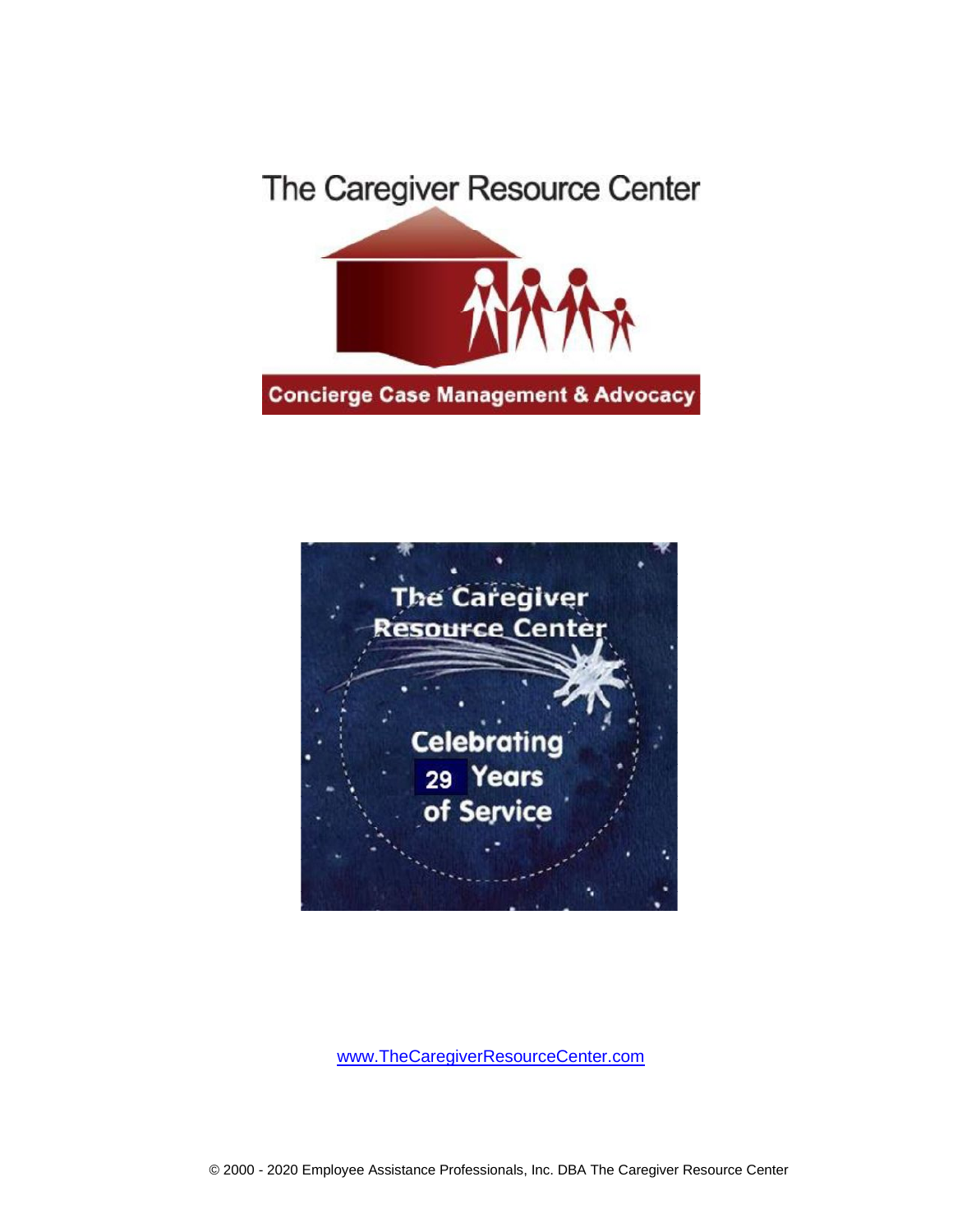## The Caregiver Resource Center's Commitment

The Caregiver Resource Center makes the following commitment to our clients.

#### **We will:**

- $\checkmark$ Provide services that are individually designed to meet the unique needs of the client and their family
- $\checkmark$ Be available 7 days a week by appointment, and 24/7 for emergencies
- $\checkmark$ Develop and execute a signed "*Informed Consent - Client Service Agreement*" for each client before providing any services; which clearly outlines the agreed upon services, confidentiality, fees, payments, commencement of services, references, cancellation of services, etc.
- $\checkmark$ Ensure client confidentiality per state and federal confidentiality laws
- $\checkmark$ Provide only those services authorized by the client or their legal representative
- $\checkmark$ Provide regular verbal and written updates to the client and members of the Care Team; highlighting pertinent information, concerns, suggestions, and agreed upon action plans
- $\checkmark$ Execute all services with the focus being on the client's healthy, safety, independence and quality of life
- $\checkmark$ Acknowledge the client and their family's role as an integral Care Team member, and be open and receptive to their input in the Care Plan development
- $\checkmark$ Provide a detailed invoice for all services rendered
- $\checkmark$ Obtain written permission from the client or their legal representative, prior to using email as a means of communication
- $\checkmark$ Use password protected documents when sharing information about a client's health, mental health or finances, via email

#### **We will NOT:**

- $\checkmark$ Benefit financially from any referral we make to care providers or community resources
- $\checkmark$ Provide direct services, such as home care services (e.g. caregivers), or nursing services
- $\checkmark$ Provide financial management or fiduciary services for the client
- Act as a guardian, conservator, or power of attorney for any client or theirrelatives  $\checkmark$
- $\checkmark$ Accept gifts or tips from clients
- $\checkmark$ Provide services that The Caregiver Resource Center is not licensed and qualified to provide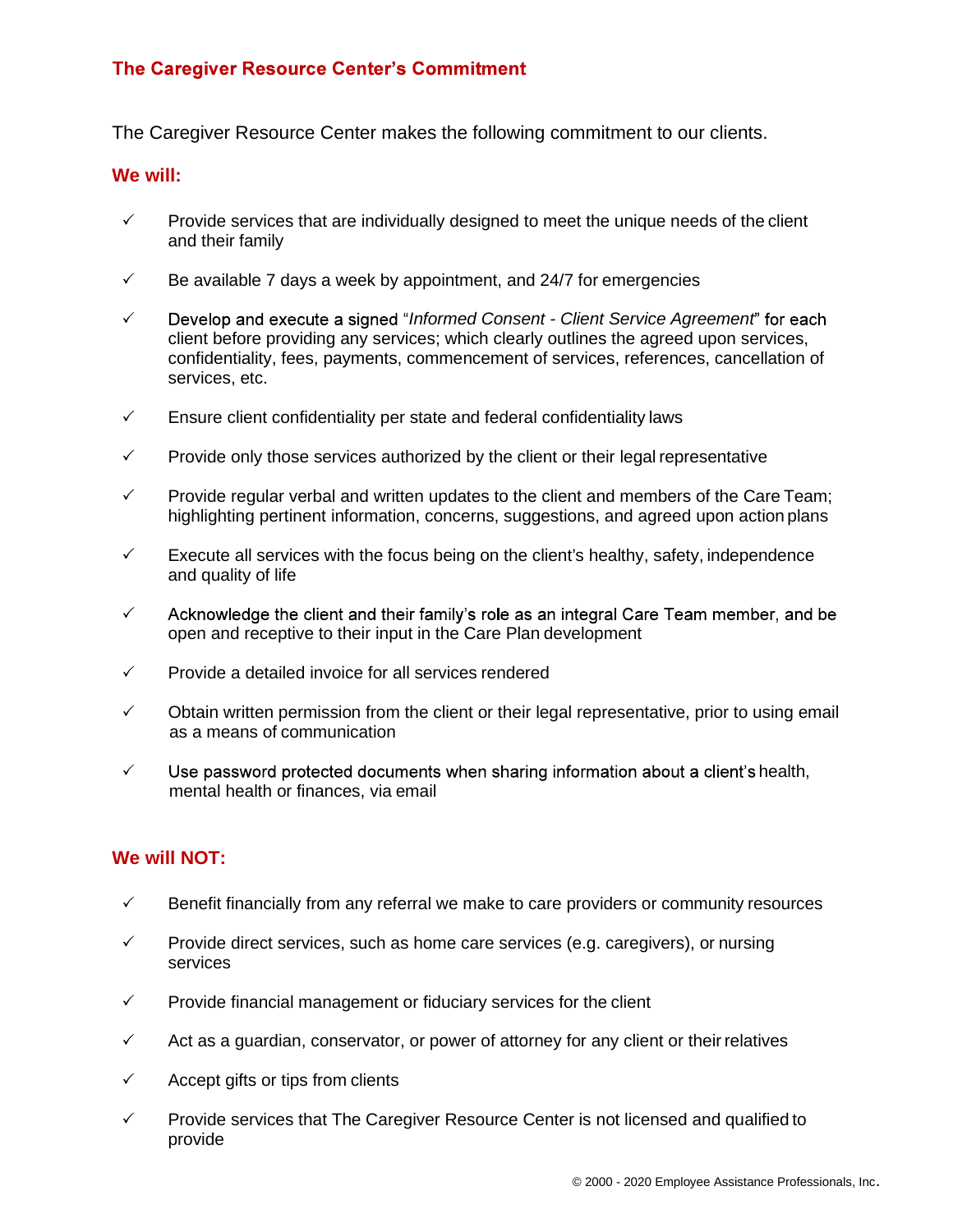# **Table of Contents**

| <b>Topic</b>                                      | Page                                                           |  |
|---------------------------------------------------|----------------------------------------------------------------|--|
| <b>What is a Board Certified Case Manager</b>     | 1                                                              |  |
| The Role of a Board Certified Case Manager        | 1                                                              |  |
| Linda Ziac, LPC, LADC, BCPC, CEAP, CCM, CDP       | 2                                                              |  |
| The Caregiver Resource Center                     | 2<br>2<br>3<br>3<br>4<br>4<br>$4 - 5$<br>5<br>5<br>6<br>6<br>6 |  |
| <b>Benefits of Our Services</b>                   |                                                                |  |
| The Caregiver Resource Center's Process           |                                                                |  |
| Phase 1 - Initial Consultation                    |                                                                |  |
| Phase 2 - Case Management and Advocacy Services   |                                                                |  |
| The Caregiver Resource Center's Menu of Services  |                                                                |  |
| Comprehensive In-Home Clinical Assessment         |                                                                |  |
| Home Safety Audit                                 |                                                                |  |
| Development of an Individualized Care Plan        |                                                                |  |
| Household management                              |                                                                |  |
| <b>Medical Care Coordination</b>                  |                                                                |  |
| <b>Insurance Claims Research &amp; Assistance</b> |                                                                |  |
| Research & Selection of Community Resources       |                                                                |  |
| <b>Team Communication and Coordination</b>        |                                                                |  |
| Successful Aging Action Plan                      |                                                                |  |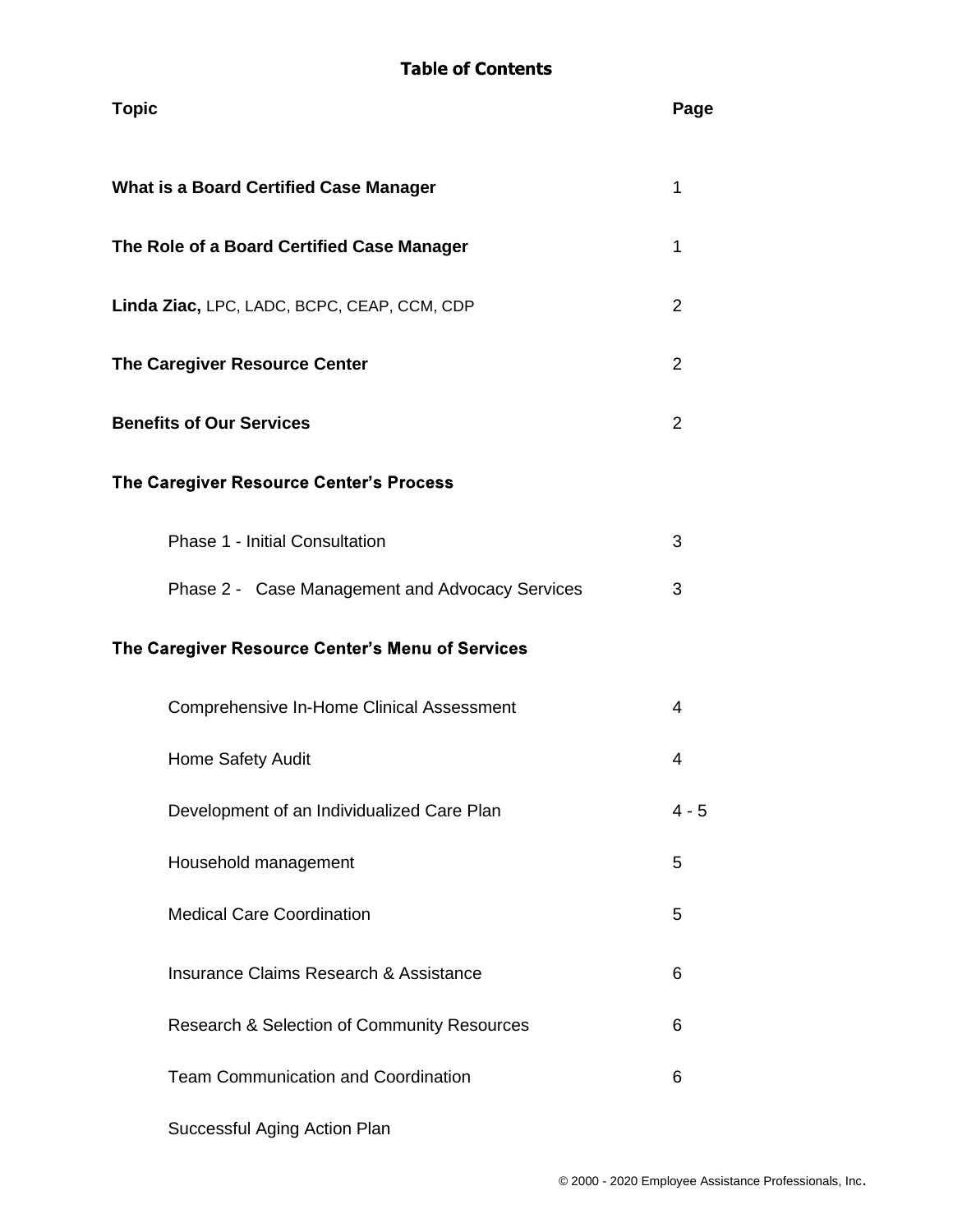# **Menu of Services**

| Screening, Arranging for and Monitoring of Needed<br><b>In-Home Care Services</b>       | 6              |
|-----------------------------------------------------------------------------------------|----------------|
| Emergency Medical Advocacy (while in the ER or hospital)                                | 6              |
| Research, Selection, Evaluation, and Transition to<br><b>Alternative Living Options</b> | 7              |
| <b>Referrals to Specialists</b><br>(e.g. medical, legal, financial professionals)       | $\overline{7}$ |
| Family Support & Counseling                                                             | 7              |
| <b>Medical Advocacy</b>                                                                 | $\overline{7}$ |
| <b>Family Issue Mediation</b>                                                           | $\overline{7}$ |
| The Caregiver Resource Center's References                                              | 8              |
| <b>Additional Information</b>                                                           | 8              |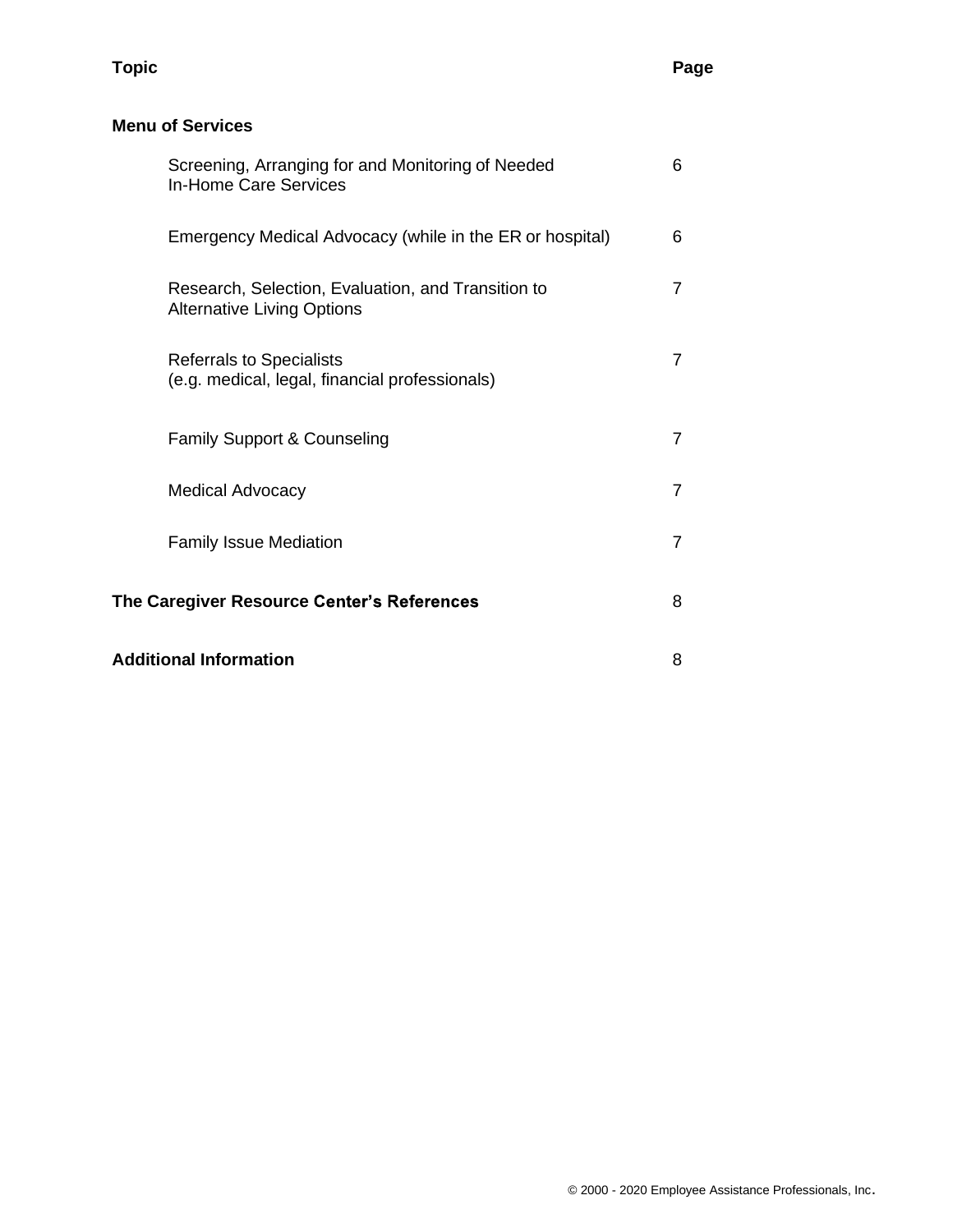# **What is a Board Certified Case Manager**

A board-certified case manager must hold a current, active, and unrestricted licensure or certification in a health or human services discipline that within its scope of practice allows the professional to conduct an assessment independently and/or a baccalaureate or graduate degree in social work, nursing, or another health or human services field that promotes the physical, psychosocial, and/or vocational well-being of the persons being.

After preparing for and passing the national Certified Case Manager (CCM®) examination, board-certified case managers demonstrate they have the expertise, knowledge and professional experience to provide the right services to patients across the continuum of care. They are committed to uphold the highest professional and ethical standards.

To maintain their CCM credential, a board-certified case manager must comply with the Code of Professional Conduct for Case Managers, which is enforced by the Commission. In addition, a certified case manager must apply for recertification every 5 years, which requires a minimum of 60 hours of continuing education credits.

# The Role of a Board Certified Case Manager

Seniors, people with special needs, caregivers, or professionals who are feeling uncertain as to what to do, are increasingly using the services of a certified case manager (CCM) to assessand implement plans that address a client's day to day needs. CCMs provide a consistent contact for family members, and they can do everything from creating an overall care plan to intervening in case of a crisis or emergency.

CCMs are specialists who assist seniors, people with special needs and their families; in planning for and implementing ways to allow for the greatest degree of health, independence, safety and quality of life.

CCMs meet with the client and /or family members to assess their needs, develop a Care Team, and work with members of the Team to formulate a comprehensive Care Plan (a road map).

Once a plan is in place, CCMs are available to serve as the point person to monitor and coordinate services, and revise the plan as needed. The CCMs' role is similar to the conductor of an orchestra; ensuring that there is good communication, teamwork, and that everyone remains focused on the desired goals.

Case management is a collaborative process that consists of four steps:

- 1. Assessment
- 2. Development of a Care Plan (based on the unique needs of the client)
- 3. Implementation & Monitoring of the Plan
- 4. Ongoing Evaluation of the Plan's Effectiveness, and Plan Modification as Needed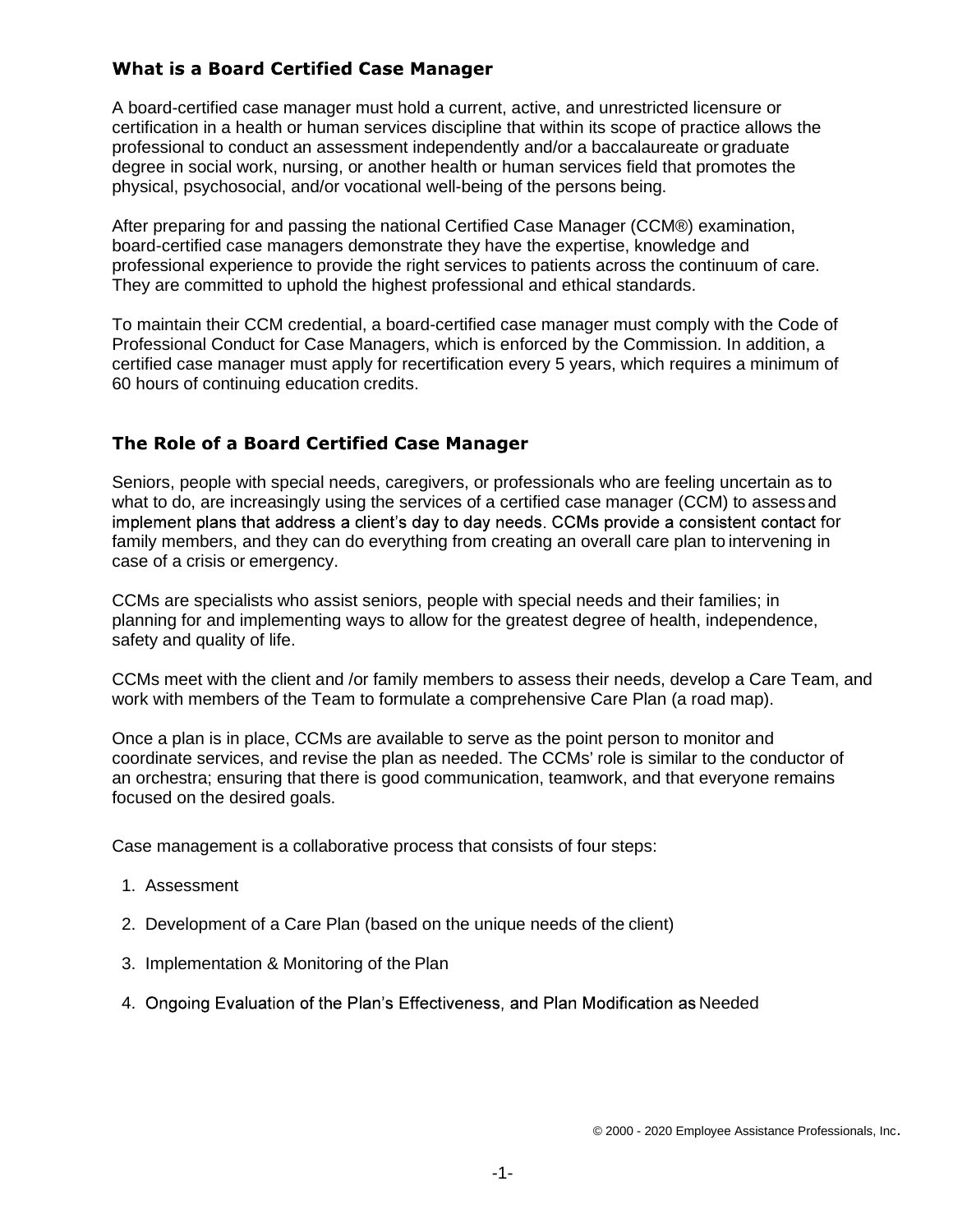# Linda Ziac

Linda Ziac, LPC, LADC, BCPC, CEAP, CCM, CDP is the owner and founder of Employee Assistance Professionals, Inc. a CT corporation located in Greenwich CT; which has been serving the community since 1990. The Caregiver Resource Center is a division of Employee Assistance Professionals, Inc.

Ms. Ziac has more than 40 years of experience in the health and mental health field as a licensed professional counselor, licensed alcohol and drug counselor, nationally board certified professional counselor, nationally certified case manager, nationally certified employee assistance professional, and a board certified dementia practitioner. In addition, Ms. Ziac has 15 years of experience coordinating care for her own parents.

Ms. Ziac assists seniors, people with special needs and their families; in planning for and implementing ways to allow for the greatest degree of health, safety, independence, and quality of life. Ms. Ziac meets with individuals and family members to assess their needs, and develop a Care Team, while working with members of the Team to formulate a comprehensive Care Plan (a road map). Once a plan is in place, Ms. Ziac is available to serve as the point person to monitor and coordinate services, and revise the plan as needed. This role is similar to the conductor of an orchestra; ensuring that there is good communication, teamwork, and that everyone remains focused on the desired goal.

#### **The Caregiver Resource Center**

The Caregiver Resource Center offers a spectrum of case management and advocacy services with flexible options to help plan for a client's current and evolving needs.

We are specialists who assist seniors, people with special needs and their families in planning for and implementing ways to allow for the greatest degree of independence, safety and quality of life.

Our mission is to assist seniors, people with special needs, and their families in understanding care issues, facilitating open communication; and providing information, support and guidance through the care process.

Our services strive to plan for and implement ways to allow for the client's greatest degree of health, safety, independence, and quality of life.

#### **Some Benefits of Our Services**

- Well respected company serving the community since 1990
- Assistance for seniors, people with special needs, and families; who are dealing with health and mental health challenges
- All services are individually designed to meet the unique needs of the client & their family
- We are available 7 days a week by appointment, and 24/7 for emergencies
- $\bullet$  Our services are provided onsite across the continuum (e.g. home, doctor's office, ER, hospital, assisted living facility, nursing home)
- Professional Support & Guidance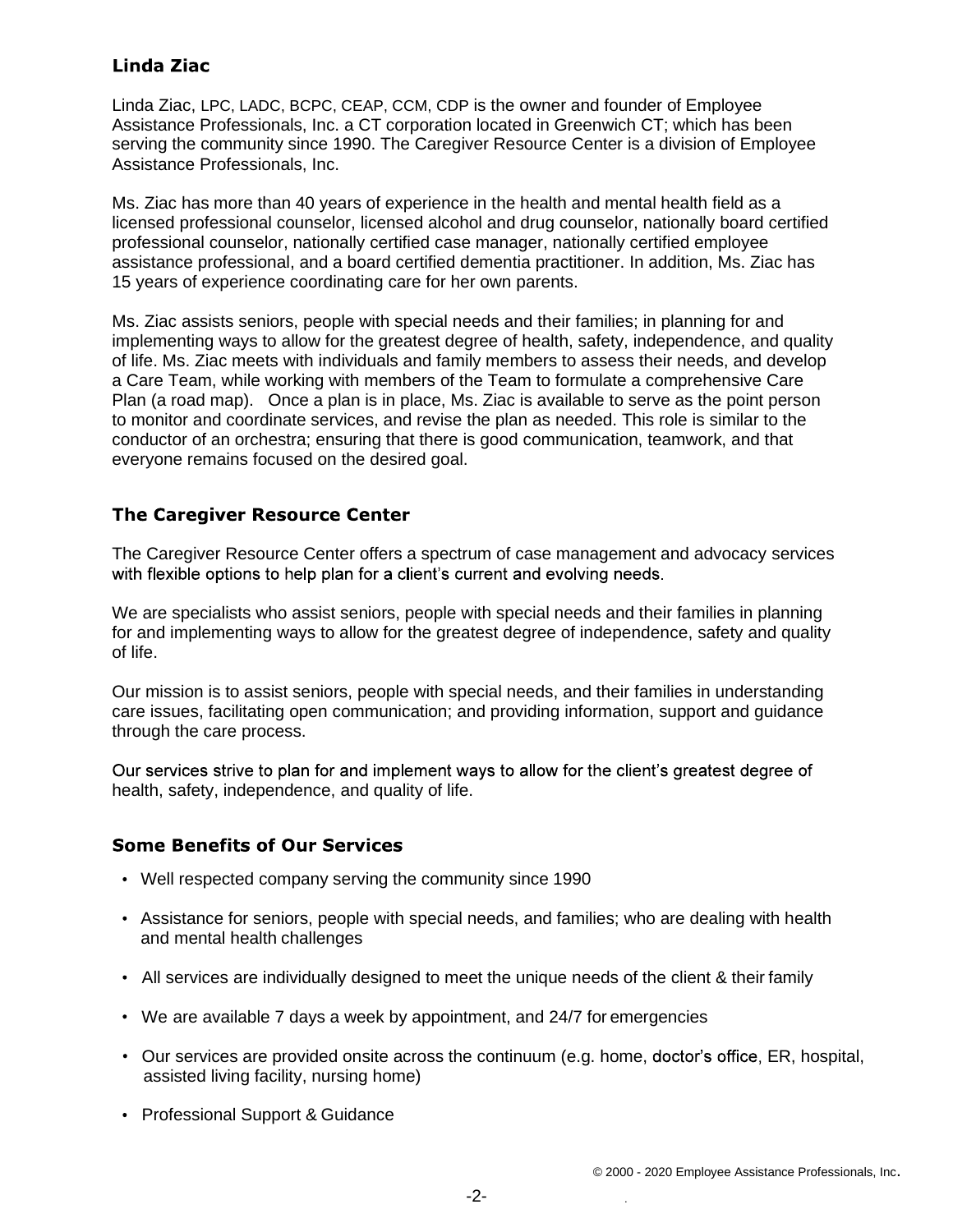# The Caregiver Resource Center's Process

The Caregiver Resource Center's services are individually designed to meet the unique needs of the client and their family.

All services are available on a request basis, and all services are billed on a fee for service basis. The Caregiver Resource Center services are available 7 days a week by appointment, and we are available 24/7 for emergencies.

#### **Phase 1 - Initial Consultation**

When a client and/or their family are interested in The Caregiver Resource Center's services, the first step is to schedule an initial consultation meeting. There is a fee for the initial consultation.

#### **Initial Consultation**

The case manager would provide an on-site initial consultation with the client and their family member(s) if available, at the client's current place of residence. The case manager and the client would discuss and agree to a set fee for the initial consultation meeting, prior to this meeting taking place. The client and/or their family would be asked to read and sign an Initial Consultation Meeting Agreement, prior to the start of this meeting.

This meeting would include an introduction of the services of The Caregiver Resource Center, a discussion regarding the client's abilities, concerns, needs and wishes; as well as the family's concerns and wishes. The case manager would also review topics such as needs assess ments, care plans, healthcare proxies, advance directives, power of attorney, estate planning, etc.

There is no obligation for the client or their family to work with The Caregiver Resource Center beyond the initial consultation.

If the client and their family request to retain the services of The Caregiver Resource Center, appropriate release of information forms would be obtained; and the case manager, client and family member (if appropriate) would discuss and determine the desired services, execute an Informed Consent - Client Services Agreement, and establish a plan of action moving forward.

#### **Phase 2 - Case Management and Advocacy Services**

Each human being is unique, and as a result each person experiences aging differently. Some individuals may experience mental and physical limitations that limit their level of functioning, while others will remain relatively high functioning.

The Caregiver Resource Center's role is to work with the client, their family and healthcare professionals; to help assess, plan for and implement ways to allow for the greatest degree of health, independence, safety and quality of life.

This process involves identifying a client's abilities and needs, and helping to design a care plan that is composed of a spectrum of services, that best meets the unique needs of this client.

A client and their family select the services that they want, and they only pay for those services.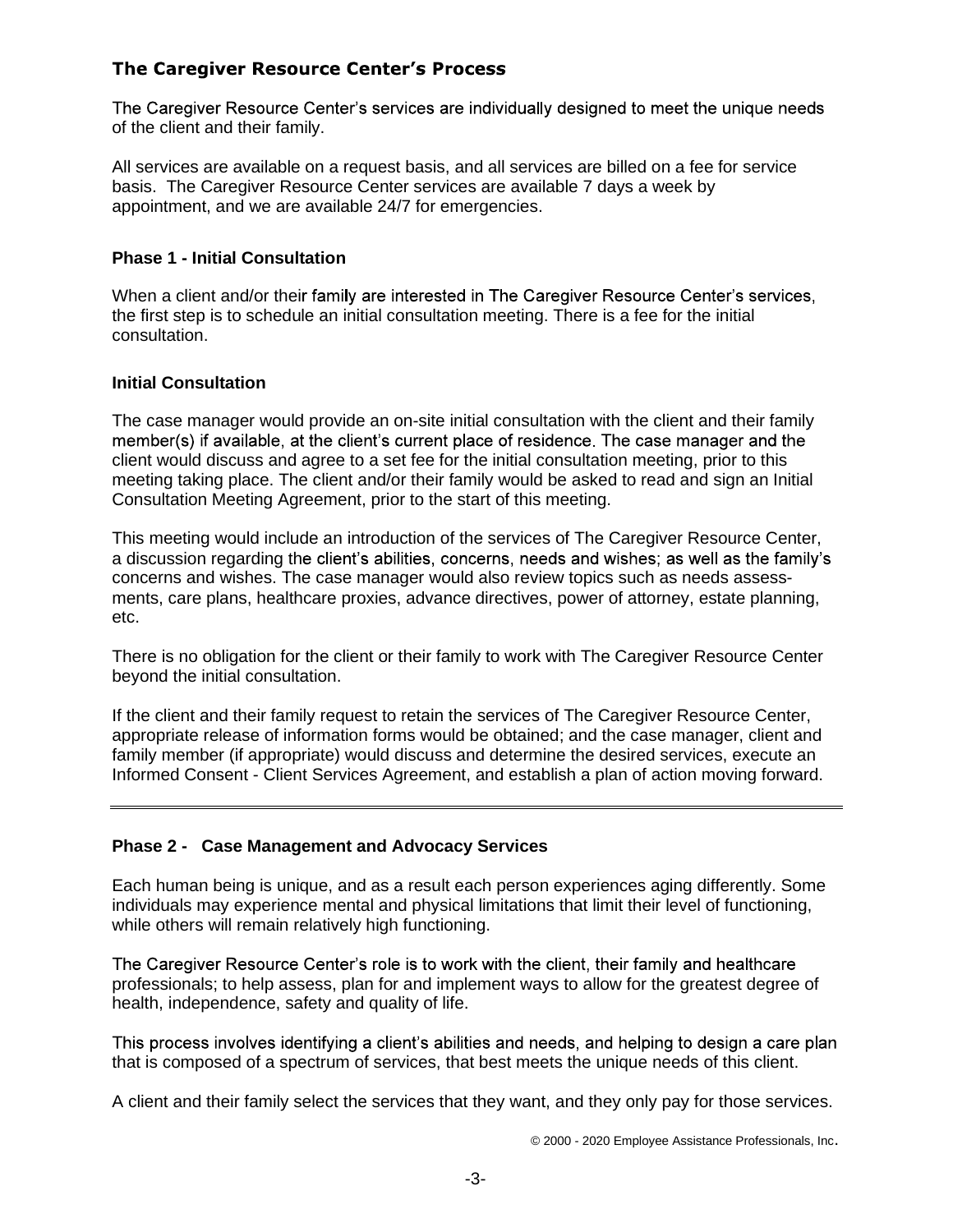# **Menu of Service Options**

All services of The Caregiver Resource Center are individually designed to meet the unique needs of the client and their family.

The Caregiver Resource Center services are available 7 days a week by appointment, and we are available 24/7 for emergencies.

When a client or their legal representative decides to retain the services of The Caregiver Resource Center, the client or representative would be asked to read and sign an Informed Consent - Client Services Agreement.

This Agreement would clearly outline the agreed upon services, confidentiality, fees, payments, commencement of services, references, cancellation of services, etc.

The following service options are available on a request basis, and all services of The Caregiver Resource Center are billed at an hourly rate, in 6 minute increments

#### □ Comprehensive In-Home Clinical Assessment

The case manager would meet in the client's home in order to conduct a comprehensive, onsite evaluation of the client's strengths, needs and preferences.

This step may require more than one visit, depending on the need and stamina of the client. This assessment process would include a medical history, functional status, and a psycho social evaluation.

After obtaining the necessary release forms and with permission, the case manager would also speak with the client's family, doctors, and other care providers; in an effort to gather as much information (pieces of the puzzle) as possible.

#### $\Box$  Home Evaluation Audit

Seniors age 65 and people with special needs are twice as likely to be killed or injured by falls or fires, compared to the general population. This number jumps to three times that of the general population for seniors who reach age 75, and four times for those who reach age 85.

A home evaluation audit would explore potential fire and fall risks, as well as modifications and repairs that can be implemented to help reduce or minimize accidents, as well as improve the client's overall quality of life.

Once the home evaluation audit has been completed, the case manager would create a written report for the client and/or their family, highlighting areas of concern, as well as suggestions. The case manager would be available to assist the client and/or their family, in arranging for home modifications; which may range from replacing cabinet doorknobs with pull handles, to the addition of assistive devices, to full scale construction projects that require installing wheelchair ramps and widening doorways. The client is responsible for the full cost of all modifications

#### $\Box$  Development of an Individualized Care Plan

A comprehensive Care Plan is similar to a roadmap.

To follow is a sampling of what a care plan would look like.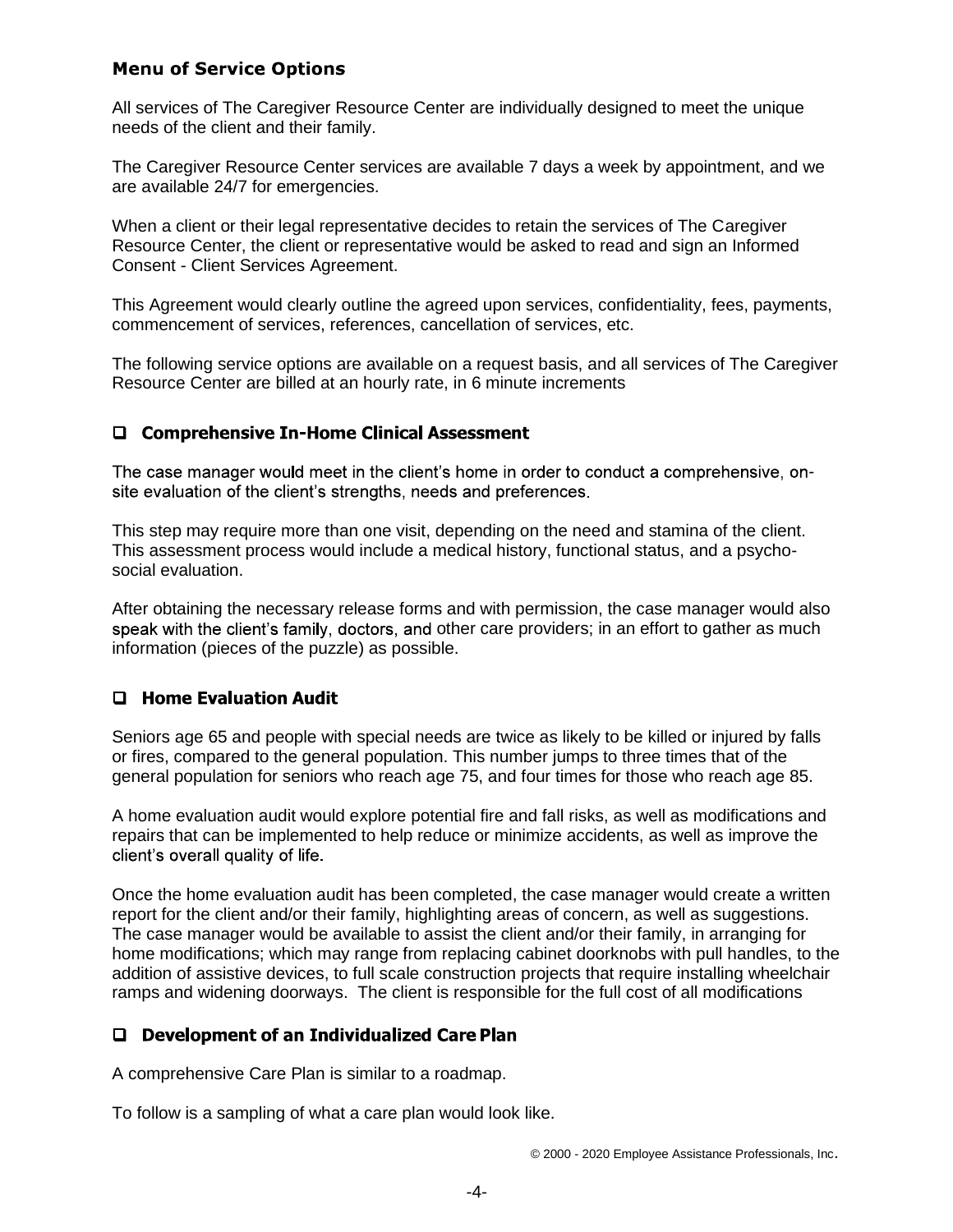| Original<br>Date | Areas of Concern                                                                                           | Goals                                                                                                                                                                                        | I stimated.<br>Dale | Interventions                                                                                                                                                                                                                                                                                             | Disciplines                                                                         | Resolve/<br><b>Review</b> |
|------------------|------------------------------------------------------------------------------------------------------------|----------------------------------------------------------------------------------------------------------------------------------------------------------------------------------------------|---------------------|-----------------------------------------------------------------------------------------------------------------------------------------------------------------------------------------------------------------------------------------------------------------------------------------------------------|-------------------------------------------------------------------------------------|---------------------------|
| 6/1/13           | <b>High Blood Pressure</b><br>As evidenced by<br>Medical exam and tests<br><b>Blood Pressure Screening</b> | Manage blood pressure<br>through:<br>- Monitoring<br>- Medication compliance<br>- Healthy eating<br>- Physical activity<br>Maintain a desirable<br>body weight.<br><b>Exercise regularly</b> | 9/1/13              | Medication:<br>- Atenolol 25 mg (am)<br>Evaluate blood pressure<br>medication including acherence<br>to prescribed schedule<br>Monitor medication compliance<br>Monday through Saturday<br>Encourage the eating of<br>nutritious, low fat, and low sugar<br>foods at each meal<br>Encourage daily walking | Dr. Smith<br>Dr. Smith<br>Acme Home Care<br>Agency, Caregiver<br>Tracv<br>Αll<br>ΛI |                           |

The case manager would meet with client and family members to assess their needs, develop a Care Team, and work with members of the Team (e.g. primary care physician, specialists) formulate a comprehensive Care Plan. If the client is residing in a facility (e.g. SNF), this care plan would be developed in partnership with facility care team members.

Once a plan is in place, the case manager would be available to serve as the point person to monitor and<br>coordinate services, and revise the plan as needed. The case manager's role is similar to the conductor of an orchestra; ensuring that there is good communication, teamwork, and that everyone remains focused on the desired goal.

#### $\Box$ **Household Management**

The case manager is available to help coordinate and arrange for home maintenance and repairs, lawn maintenance, snow removal, house cleaning, and pet care. The case manager is also available to research licensed and qualified vendors and oversee projects if requested.

#### $\Box$ **Healthcare Coordination**

Clients often feel overwhelmed by the number of doctors they have, the scheduling of appointments, filling multiple prescriptions, and navigating through the often chaotic and confusing healthcare maze.

The case manager is available to help monitor and coordinate services through the transitions of home, emergency room visit, hospital admission, short term rehab, home, assisted living, nursing home, or hospice care.

Some of the services we offer include:

- schedule appointments for the client with their primary care doctors, specialists, and other healthcare providers as needed
- arrange for the client's transportation to medical appointments
- communicate with healthcare providers and family members about health care issues and concerns
- help the client understand the doctor's recommendations, treatment plan, and options
- participate in family and healthcare provider meetings while providing guidance and support  $\bullet$
- attend hospital and rehab facility care planning meetings and discharge planning meetings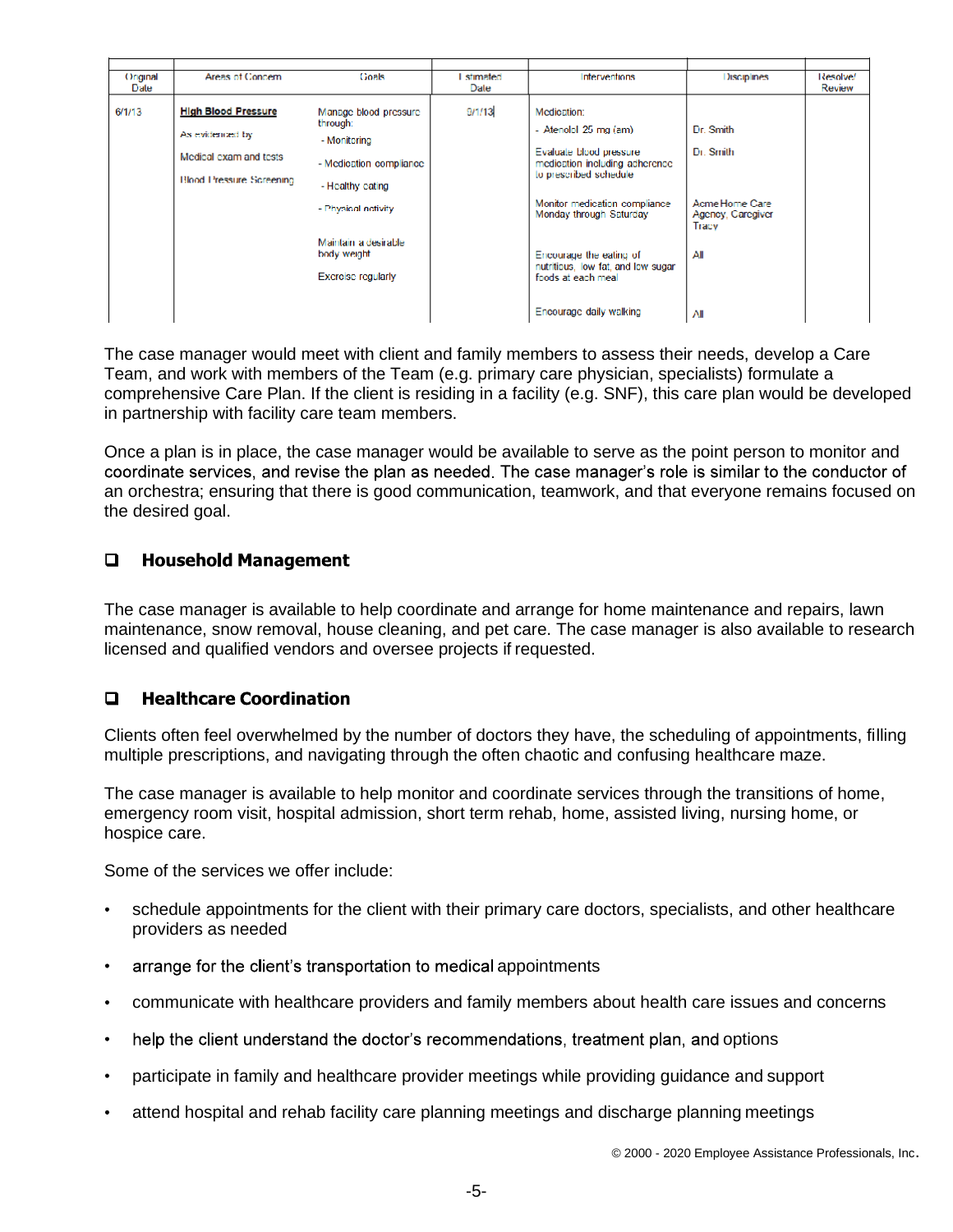## □ Insurance Claims Research & Assistance

Understanding and navigating the insurance claims process can be confusing, overwhelming and time consuming. The case manager is available to help research and explain the client's Medicare Summary Statements and insurance forms, and contact Medicare and Insurance companies should there be any questions, or need to request an appeal.

#### □ Research and Selection of Community Resources

The Caregiver Resource Center is familiar with and collaborates with a wide spectrum of care providers in the community. The case manager is available to assist a client and their family in researching desired services, scheduling informational meetings, and helping to conduct reference checks on perspective vendors.

# □ Successful Aging Action Plan

Our "Successful Aging Action " Program helps evaluate your current life situation, and creates a road map that addresses your current needs, while preparing you for potential future challenges.

Our strategies focus on health and mental health, case management and advocacy, home safety, transportation, and advance care planning to name a few

# $\Box$  Team Communication and Coordination

A care team is developed based on the unique needs of the client. Team members may consist of the client, family members, primary care physician, medical specialists (e.g. cardiologist, psychiatrist), rehab providers (e.g. physical therapist, occupational therapist, speech therapist), homecare agencies, or a registered nurse to name a few.

Once a plan is in place, the case manager is available to serve as the point person to monitor and coordinate services, and revise the plan as needed. The case manager's role is similar to the conductor of an orchestra; ensuring that there is good communication, teamwork, and that everyone remains focused on the desired goals.

#### □ Screening, Arranging for and Monitoring of Needed In-Home Care Services

The case manager is available to assist the client and their family in researching available services, scheduling interviews, helping check references, and helping to oversee homecare services in the home or in a facility such as an assisted living facility or SNF.

#### **Q** Emergency Medical Advocacy

If it's necessary for the client to seek immediate medical attention, the client and/or their family need to call 911 for assistance. In a situation such as this, the case manager can be reached 24/7 after 911 has been called.

The case manager is available to meet the client at the emergency room to ensure that the attending physician has all of the medical history and current medications, as well as to provide the hospital staff with the proper family contact information.

The case manager would be available to provide comfort and support to the client, help facilitate the care process with medical professionals, communicate with family members who may be at a distance, and help the client understand the events as they are unfolding in the ER.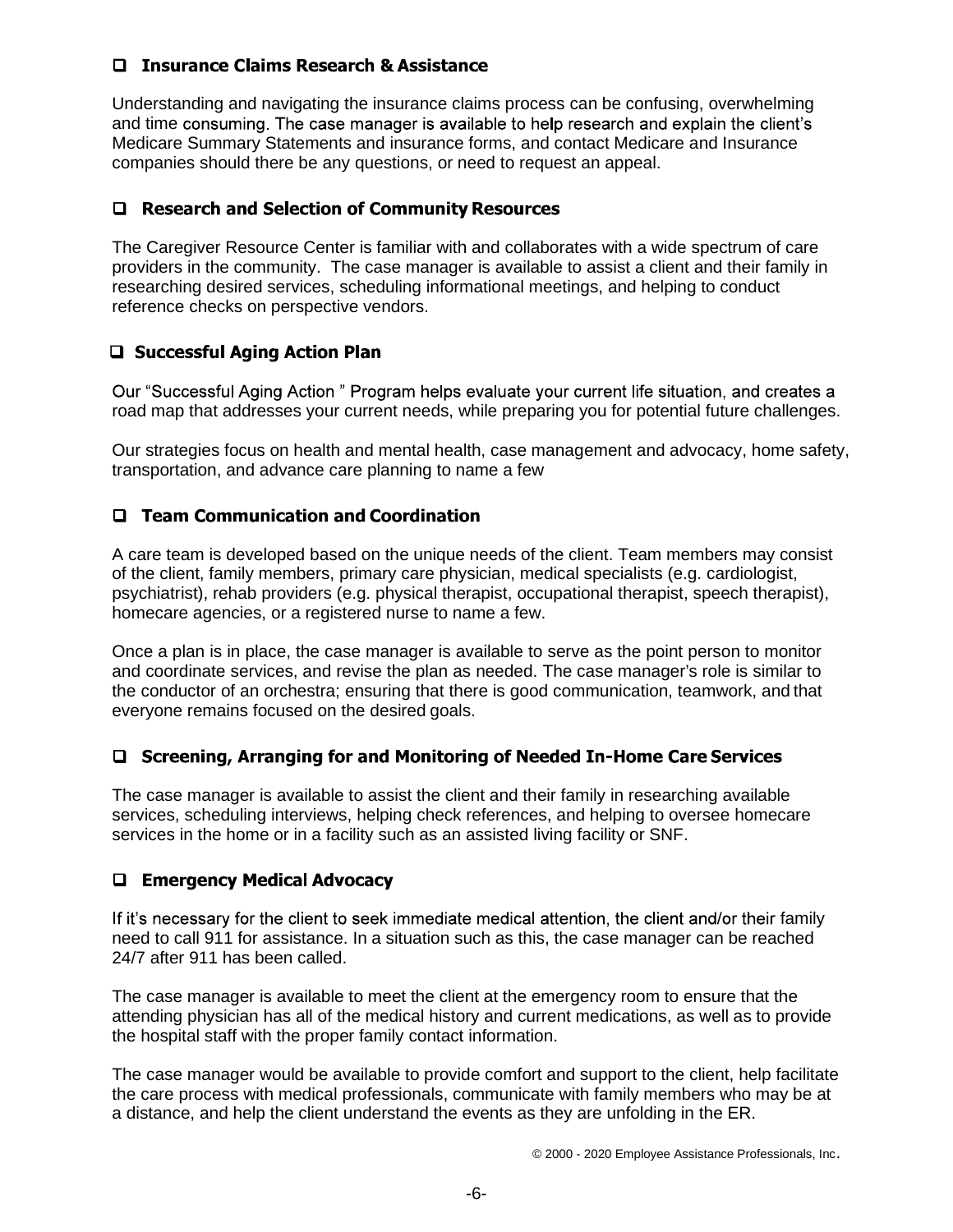#### □ Research, Selection, Evaluation, and Transition to Alternative Living Options

A person may decide that they would like to explore other housing options for a variety of reasons; such as they no longer need as much space, potential lower housing expenses the desire to move closer to family, proximity to needed services, more social contact, reduced responsibility for maintenance, or the need for greater day to day assistance.

The case manager is available to help research assisted living facilities, rehabilitation centers, hospitals, and nursing home facilities. The case manager can also arrange for tours of various facilities, and be available to accompany the client and a family on the tour. If desired, the case manager would be available to create a list of questions that can be asked during the initial visit, as well as assist the client in completing an application.

# $\Box$  Referrals to Specialists (e.g. medical, legal and financial professionals)

Since 1990, The Caregiver Resource Center has been building working relationships with a network of medical professionals, elder law attorneys, financial planners & advisors, and insurance professionals whom we can help you speak with for guidance and services.

# □ Family Support & Counseling

The case manager is available to provide education, support, guidance, and counseling for the client, for a family member, or for the family as a whole.

#### □ Healthcare Advocacy

- $\triangleright$  Healthcare can often feel overwhelming and confusing. The case manager is available to:
	- assist the client in researching appropriate medical professionals
	- schedule medical appointments
	- arrange transportation for the client to medical appointments
	- accompany the client to medical appointments if desired
- $\triangleright$  Prior to a medical appointment the case manager would be available to:
	- meet with the client to compile a written list of symptoms the client may be experiencing, the longevity of symptoms, and questions that the client may have for their doctor
- $\triangleright$  During an appointment the case manager would be available to:
	- provide the doctor with the client's written list of symptoms, longevity of symptoms, and questions that the client may have for their doctor
	- take notes of the medical appointment for the client, and request a doctor's summary prior to leaving the appointment
	- provide the client (and family) with the written notes and doctor summary, and review the information with them to ensure a clear understanding of the information

The case manager is also available to provide hospital advocacy while a person is in the hospital, which would include communication with all medical personnel, and participation in the hospital's discharge planning meetings.